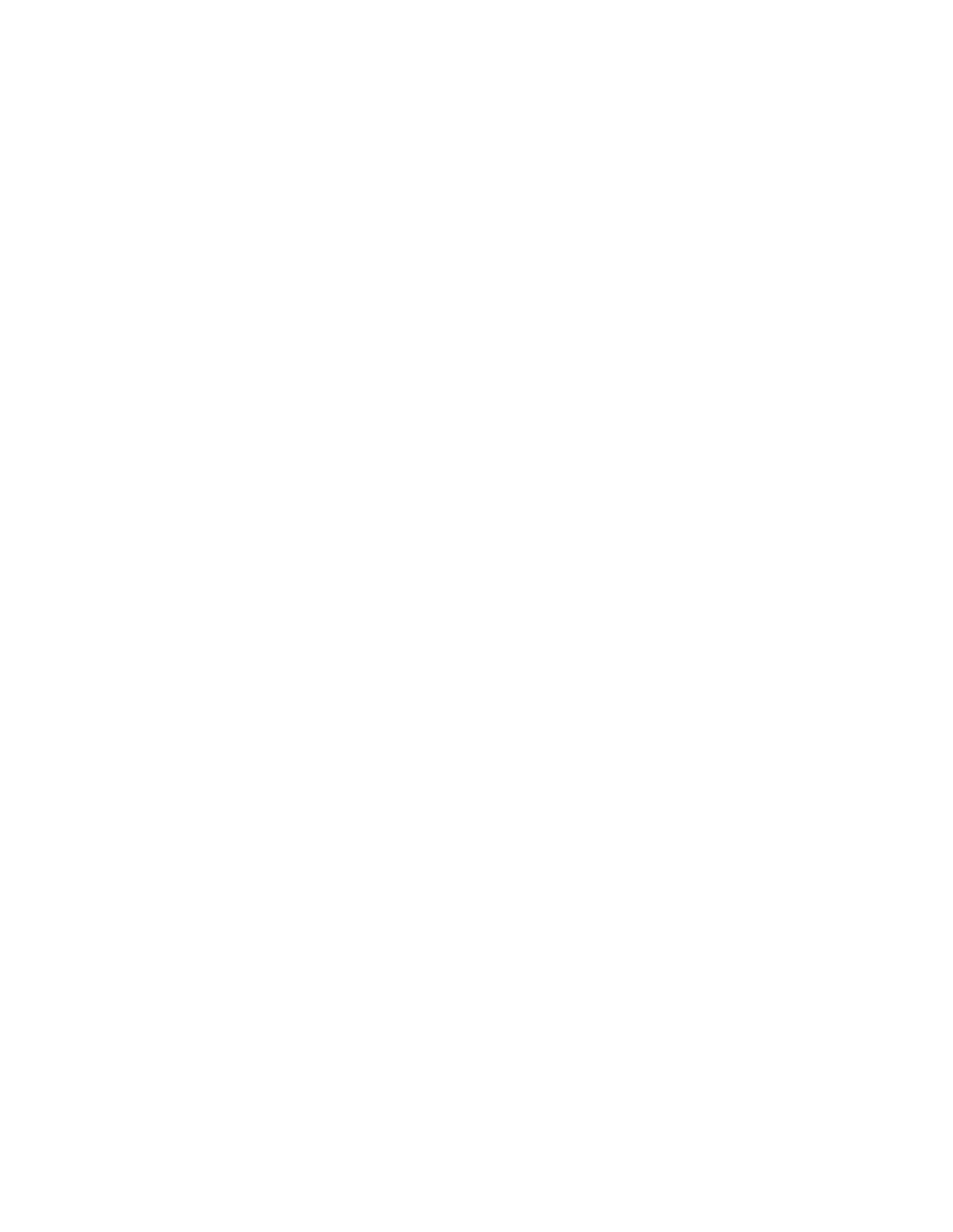#### IMFC Statement by Rishi Sunak

## Chancellor of the Exchequer, H.M. Treasury, United Kingdom

On behalf of the United Kingdom

### *Global economy and policy responses*

The global health and economic outlook has improved due to vaccine production and deployment as well as continued policy support. However, the crisis is still causing widespread suffering. The recovery is uneven and subject to elevated downside risks, including the spread of more contagious or vaccineresistant new variants of the COVID-19 virus. Bringing the pandemic under control is a precondition for stable and lasting recovery, and working together to achieve this should remain our top priority.

The pandemic has threatened to exacerbate many pre-existing inequalities. Between countries and regions, the health and economic recovery is likely to progress at different speeds, as the supply of vaccines remains limited and unevenly distributed. Within countries, the crisis has disproportionately impacted disadvantaged groups and demonstrated the importance of social safety nets. Policymakers should continue to support the most vulnerable individuals and firms. At an international level, we should ensure that no country is left behind as we build a much-needed global recovery.

As a critical part of our global response, it is important that efforts to finance equitable access to COVID-19 vaccines, therapeutics and diagnostics continue, alongside work to strengthen global health security, tackling antimicrobial resistance and preparedness for future pandemics. In this regard, I reiterate the UK's support for the Access to COVID-19 Tools Accelerator (ACT-A), including £548m for the COVAX Advance Market Commitment, and call on governments to help meet the ACT-A 's significant funding gap in 2021.

In response to significant economic disruption from the crisis, policymakers have taken, and continue to take, unprecedented measures to mitigate the impact of the pandemic on business revenues and household incomes, as well as to protect the most vulnerable segments of society. It is right to remain vigilant and avoid any premature withdrawal of support measures wherever possible. In countries where there is less policy space available, international financial institutions should provide support to manage difficult trade-offs. As we move through the phases of the recovery, policy support should become more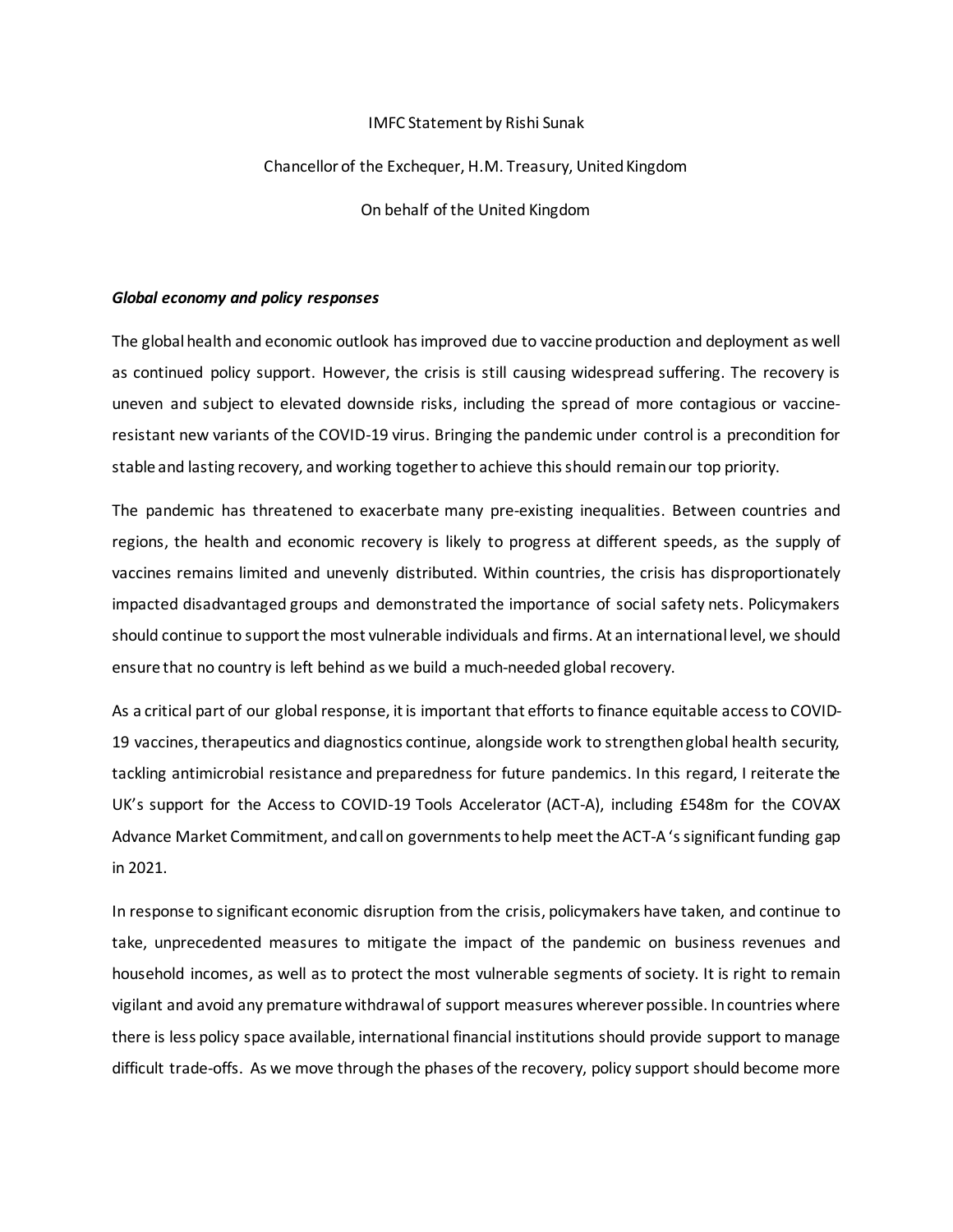targetedto provide help where it is most needed, while allowing the economy to adjust and setting fiscal policy on a sustainable path for the long run.

As the recovery takes hold, it will be crucial to continue to work together to address shared global challenges. This will involve reinforcing growth in expanding sectors and undertaking productivityenhancing investments that support the digital economy. It will mean striving for a green, resilient and inclusive global recovery, which will create jobs in the industries of the future while addressing the urgent and linked challenges of public health, climate change, and biodiversity loss. It will be important to continue to enhance financial resilience, including through harnessing the benefits while managing the risks associated with capital flows. We also remain committed to an open and fair international trading system that underpins our collective resilience. I support joint action to strengthen this system, including rolling back temporary trade restrictive measures and reforming the WTO so that it is fit for the  $21<sup>st</sup>$ century.

#### *UK response*

Throughout the pandemic, the UK government has put in place a substantial package of economic support for businesses and individuals, even as measures to prevent further spread of the virus have changed.

In response to the ongoing restrictions, and the Prime Minister's roadmap to easing public health measures, I have announced further support at the recent Budget to businesses, individuals and public services, on top of our previous economic responses. These economic support measures are carefully designed to complement each other to ensure we protect jobs and livelihoods. We continue to take a flexible approach and will keep all impacts and policies under review. The UK will take a cautious approach to easing lockdown, which is guided by the data in order to avoid a surge in cases which would put unsustainable pressure on theNational Health System (NHS). Decisions to move to subsequent stages of easing restrictions will be led by data rather than dates.

The cumulative government support for individuals, businesses and public services set out at Spending Review 2020 and Budget 2021 totals £352 billion across 2020-21 and 2021-22. The UK's response amounted to 16.3% of GDP as of 31 December 2020, and remains one of the largest and most comprehensive fiscal packages in the world.

I have also set out measures to strengthen the economic recovery and lay the foundations for our future economy, encouraging businesses to invest through a 'super-deduction' on taxes on capital investment and committing to a sustained rise in public investment on areas such as infrastructure. Including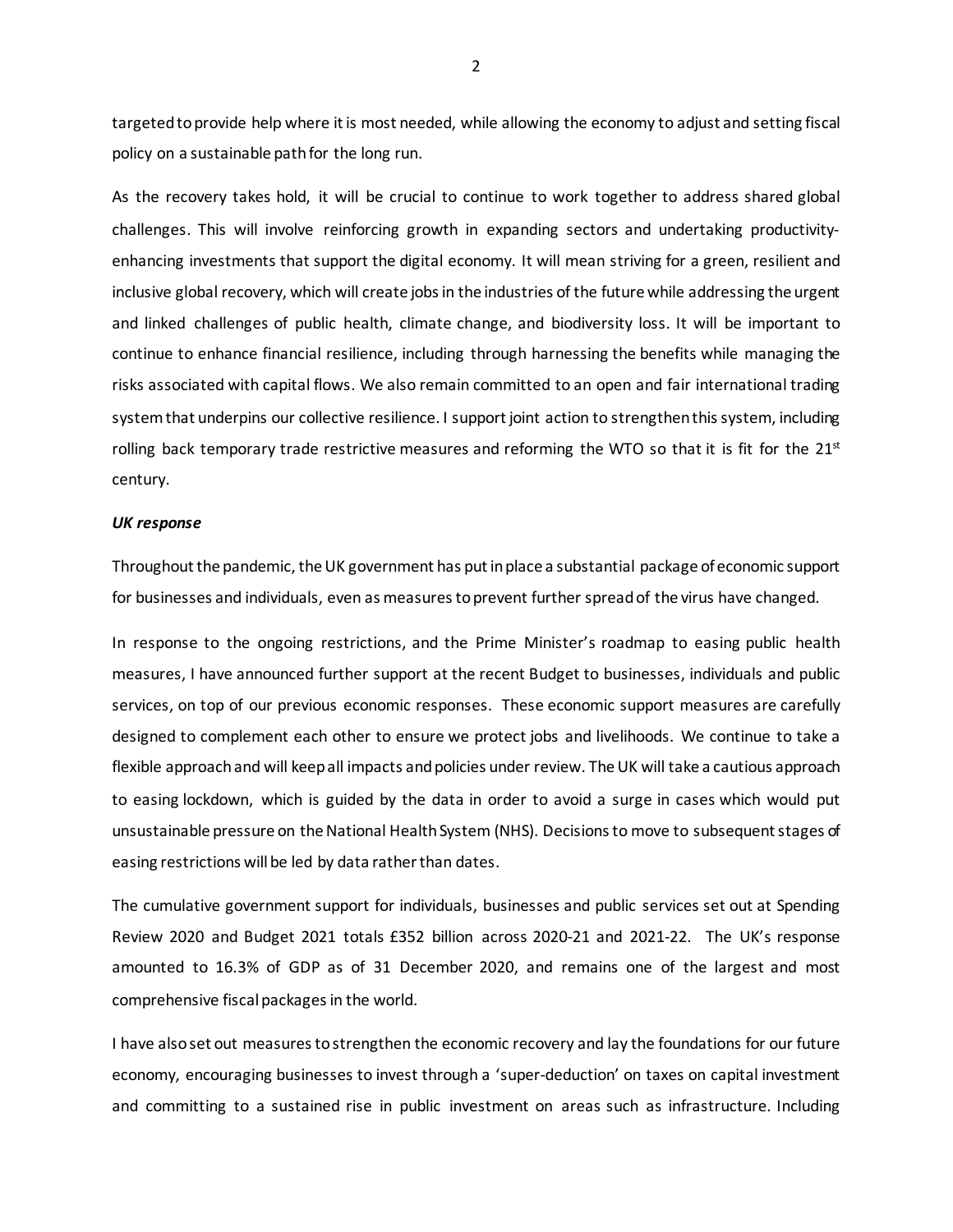measures announced last March, which included a step change in capital investment, decisions taken by this government provide direct fiscal support for the economy of £407 billion over this year and next year – which is the largest peacetime support package for the economy on record.

The pandemic and the government's policy response has led to an unprecedented increase in government borrowing and debt. This is necessary and affordable in the short term, but it would not be sustainable to allow debt to continue to rise indefinitely. Measures announced at Budget 2021 also take action to strengthen the public finances once a durable recovery has taken hold. These actions will be underpinned by principles of fairness and sustainability as the government continues to invest in excellent public services and infrastructure to create future growth.

#### *IMF role*

A coordinated global response to the crisis will be key to ensuring an even recovery for all. The IMF has a critical role in ensuring that no country is left behind as we build a green and global economic recovery. I strongly support the action that the Fund has taken to date, in particular the measures it has taken to support low-income and vulnerable countries. Further steps will be key in ensuring that all members can take the necessary measures to end the health and economic crises. I support the MD's Global Policy Agenda and encourage the IMF to continue to focus on the following areas:

- **Special Drawing Rights (SDR)allocation:** I amstrongly supportive of a new general SDR allocation of \$650bn. This will help provide much needed liquidity directly to the IMF membership at a key moment in the recovery from the crisis. I also support the IMF developing new measures to enhance transparency and accountability in the use of SDRs. Separately, and without delaying agreement on a new allocation, I am keen that we explore options expeditiously for members with strong financial positions to voluntarily recycle some of their SDRs to support low income and vulnerable countries. This should include options to use SDRs toreplenish the Fund's Poverty Reduction and Growth Trust (PRGT). I look forward to continued work with the IMF and other members to discuss these options.
- **Lending toolkit:** I commend the speed with which the Fund has provided critical financial support to member countries responding to the crisis, in particular the emergency financing which supported countries in their initial health response. The IMF's lending will continue to be central as the crisis plays out and as members move to longer-term programmes with IMF financing

3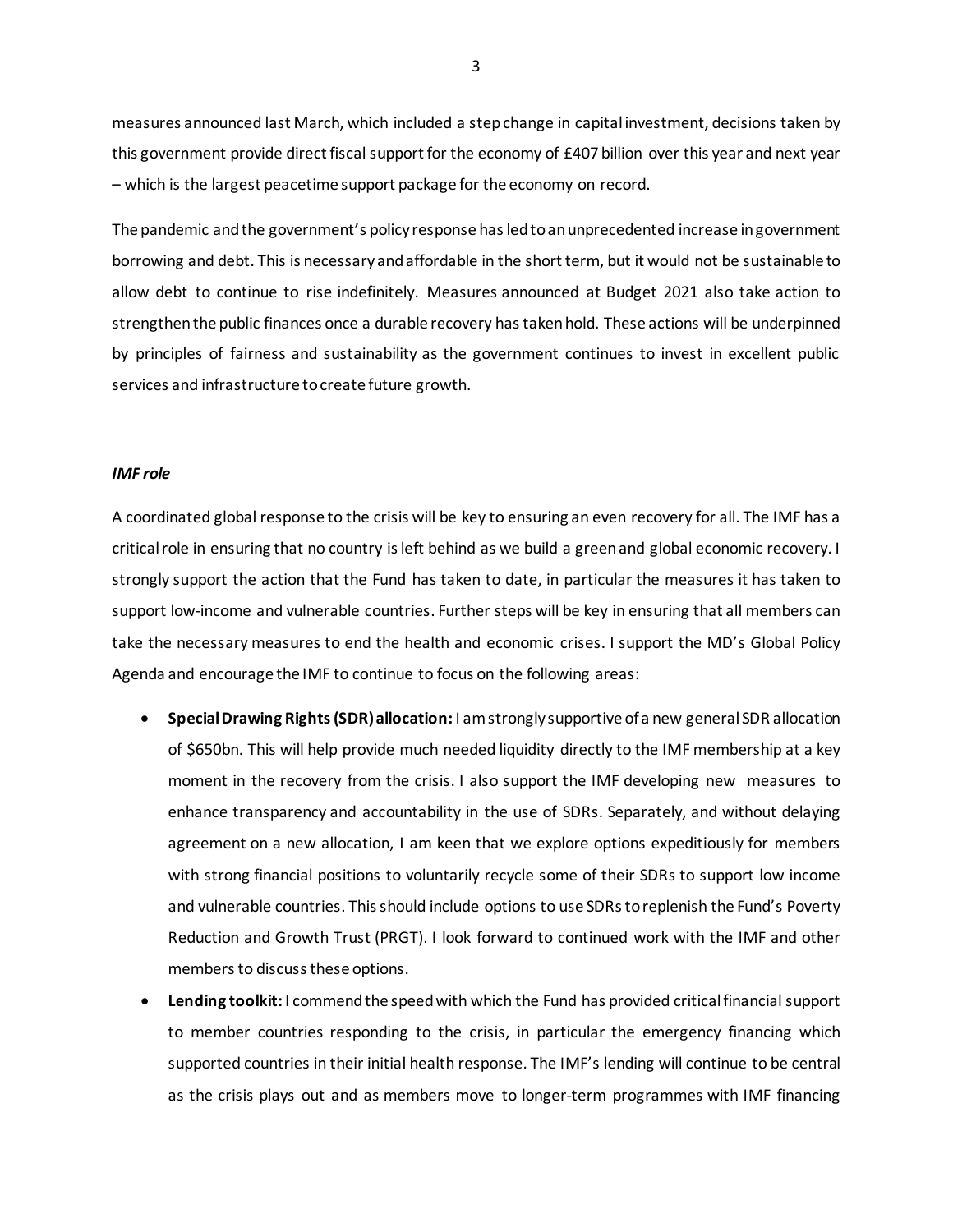supporting countries to address structural issues, make adjustments and implement institutional reforms. I encourage the Fund to keep its lending toolkit under review to ensure it is fit for purpose and I support the Fund's work to transition the bulk of its support from emergency lending into multi-year programmes. I also support keeping the demand for Fund resources under review.

- **Poverty Reduction and Growth Trust:** The Fund's concessional lending remains of utmost importance in supporting low-income countries. I commend the recently approved measures to temporarily increase and extend PRGT access limits and look forward to a broader consideration of options to reform the Fund's concessional financing toolkit. This will be an important step in providing low-income countries with the necessary borrowing space commensurate to their financing needs. I am pleased that the Fund has raised SDR 17bn of new PRGT loan resources, including the UK's loan of SDR 2bn from last year. As part of the Review of Concessional Financing and Facilities, I urge the Fund to be creative and explore all available financing options to ensure the PRGT remains well-resourced.
- **Debt:** Given the impact of the pandemic on already elevated debt levels, it is vital that the international community, including private and official sector creditors, debtors and multilateral institutions work together to improve debt sustainability and transparency. I therefore strongly welcome the Fund's continued work on sovereign debt issues, including under the joint IMF-WB Multi-Pronged Approach In particular, I am grateful for the analysis the Fund has provided to support a final extension to the G20-Paris Club Debt Service Suspension Initiative (DSSI) until the end of 2021 which, if approved by the G20, will provide additional fiscal space for low-income countries still affected by the pandemic whilst also encouraging countries to swiftly address underlying debt vulnerabilities. I also strongly welcome the Fund's continued collaboration with the World Bank to support the swift and full implementation of the Common Framework for debt treatments beyond the DSSI, which will set countries experiencing the worst debt distress on a more sustainable footing. It is vital that there is full participation in the initiative from all creditors, in both the official and private sector. However, long-term debt sustainability issues cannot be solved by the Common Framework alone. Enhanced debt transparency among all actors – lenders and borrowers – is critical, and I welcome in particular the Fund's efforts to increase technical capabilities in debtor countries.
- **Catastrophe Containment and Relief Trust:** The Catastrophe Containment and Relief Trust (CCRT) has provided debt relief to the most vulnerable countries with upcoming obligations to the IMF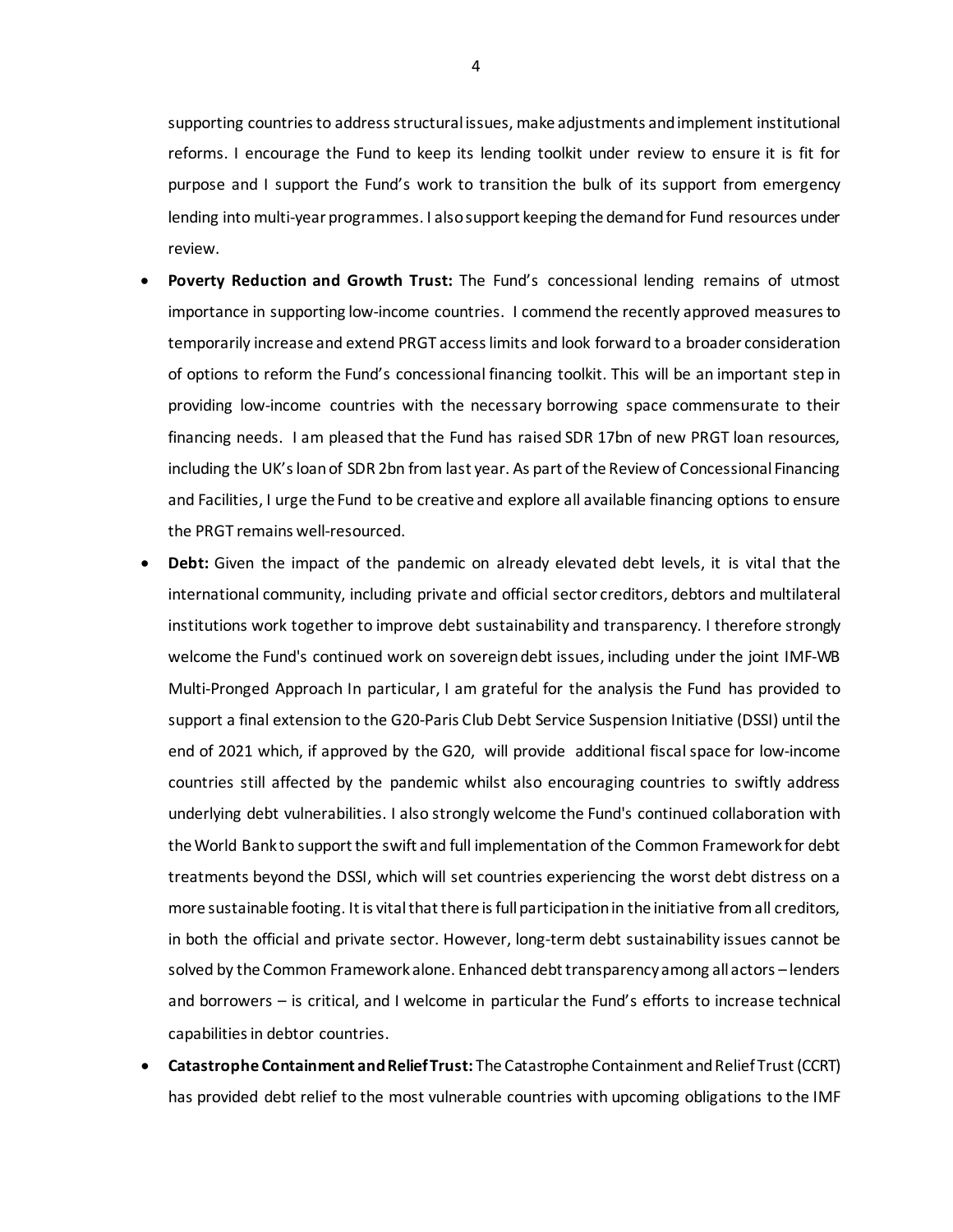since last April. The UK made a substantial early contribution to this effort. I am delighted that the third six-month tranche of CCRT debt relief has been approvedand I welcome all the contributions that have made this possible. However, we remain short of the fundraising target to provide debt relief until April 2022 and we encourage more donors to step up.

- **Surveillance:** The Fund has resumed its monitoring, analysis and policy advice in recognition that this crisis has created unprecedented challenges to macroeconomic management for its members. Focused and targeted surveillance by the Fund will remain key to support members' Covid responses and near-term policy adjustments. I look forward to the Fund continuing its efforts to adapt its surveillance for the future through the conclusion of the Comprehensive Surveillance Review (CSR) and the Financial Sector Assessment Program (FSAP) Review. In particular, I welcome efforts to systematically integrate climate considerations into IMF surveillance, including increased climate mitigation coverage within Article IV reports.
- **Capacity Development:** The UK continues to be strongly supportive of the Fund's capacity development activities, providing over £30m over the period 2018-2024 . I encourage the Fund to continue adapting its technical assistance offer in the context of areas such as climate and debt, and to draw on the lessons learned from delivering capacity development virtually during the pandemic. This will help vulnerable countries mitigate the impacts of the pandemic and lay the foundations for a resilient and sustainable recovery.
- **Climate:** As we move from pandemic response to recovery, we must ensure that countries' economic policy and spending decisions support structuraltransformation towards greener, lowcarbon and inclusive growth, to help achieve sustainable development and global climate goals. The Fund has a crucial role to play in supporting its membership to manage the macro-critical consequences of climate change, and to implement policies which support low-carbon transition. I welcome the Managing Director's ongoing focus on placing climate change issues at the heart of the Fund's work, and the Fund's support for COP26 objectives, including work towards promoting mandatory disclosures of material climate change risks. In addition to my strong support for plans to more systematically integrate climate considerations into IMFsurveillance, I welcome the IMF's work on climate data, and on scaling up the focus on climate within capacity development.

Over the last year, the IMF has provided unprecedented support to its members to mitigate the impact of the crisis. Some countries are still in the midst of the crisis and the Fund needs to continue to provide appropriate support and policy advice to those members. As countries exit the pandemic, the task will be to recalibrate policies and the policy mix balancing ongoing support with rising vulnerabilities. The